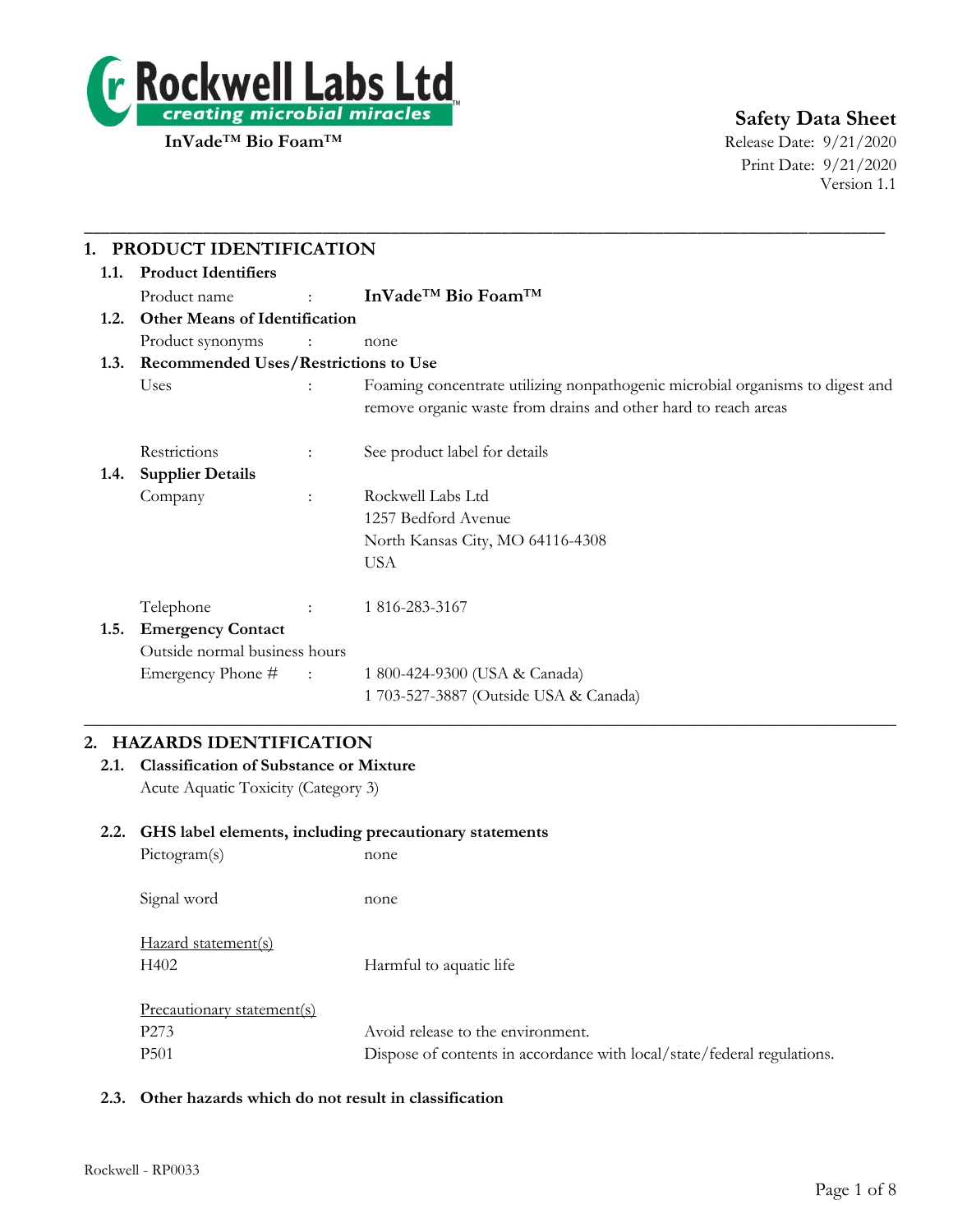

# **Safety Data Sheet**

Print Date: 9/21/2020 Version 1.1

none

## **3. COMPOSITION/INFORMATION ON INGREDIENTS**

## **3.1. Substances**

Not applicable

## **3.2. Mixtures**

Hazardous component(s) or components of note:

| Chemical Identity                  | Contains $(\% w/w)$     | CAS-No. | Hazard Classification          |
|------------------------------------|-------------------------|---------|--------------------------------|
| Nonpathogenic bacillus<br>bacteria | $>1$ million cfu/gallon |         | none                           |
| Proprietary Ingredients            | 1.35                    |         | Acute Aquatic Tox.<br>(Cat. 3) |

 $\_$  , and the set of the set of the set of the set of the set of the set of the set of the set of the set of the set of the set of the set of the set of the set of the set of the set of the set of the set of the set of th

**\_\_\_\_\_\_\_\_\_\_\_\_\_\_\_\_\_\_\_\_\_\_\_\_\_\_\_\_\_\_\_\_\_\_\_\_\_\_\_\_\_\_\_\_\_\_\_\_\_\_\_\_\_\_\_\_\_\_\_\_\_\_\_\_\_\_\_\_\_\_\_\_\_\_**

## **4. FIRST AID MEASURES**

#### **4.1. Description of first aid measures**

#### **General advice**

Consult a physician or poison control center. Provide this safety data sheet to medical personnel. Move out of hazardous areas.

#### **If inhaled**

Move person to fresh air. If person is not breathing, call 911 or an ambulance, then give artificial respiration, preferably mouth to mouth if possible. Call a poison control center or doctor for further treatment advice.

#### **In case of skin contact**

Take off contaminated clothing. Rinse skin immediately with plenty of water for 15-20 minutes. Call a poison control center or doctor for treatment advice.

#### **In case of eye contact**

Hold eye open and rinse slowly and gently with water for 15-20 minutes. Remove contact lenses, if present, after the first 5 minutes, then continue rinsing eye. Call a poison control center or doctor for treatment advice.

#### **If swallowed**

Call a poison control center or doctor for treatment advice. Have person sip a glass of water if able to swallow. Do not induce vomiting unless told to do so by a poison control center or doctor. Do not give anything by mouth to an unconscious person.

- **4.2. Most important symptoms and effects, both acute and delayed** None known
- **4.3. Indication of any immediate medical attention and special treatment needed, if necessary** None known

## **5. FIRE FIGHTING MEASURES**

#### **5.1. Extinguishing media**

Suitable extinguishing media: use water spray, alcohol-resistant foam, dry chemical or carbon dioxide.

 $\_$  , and the set of the set of the set of the set of the set of the set of the set of the set of the set of the set of the set of the set of the set of the set of the set of the set of the set of the set of the set of th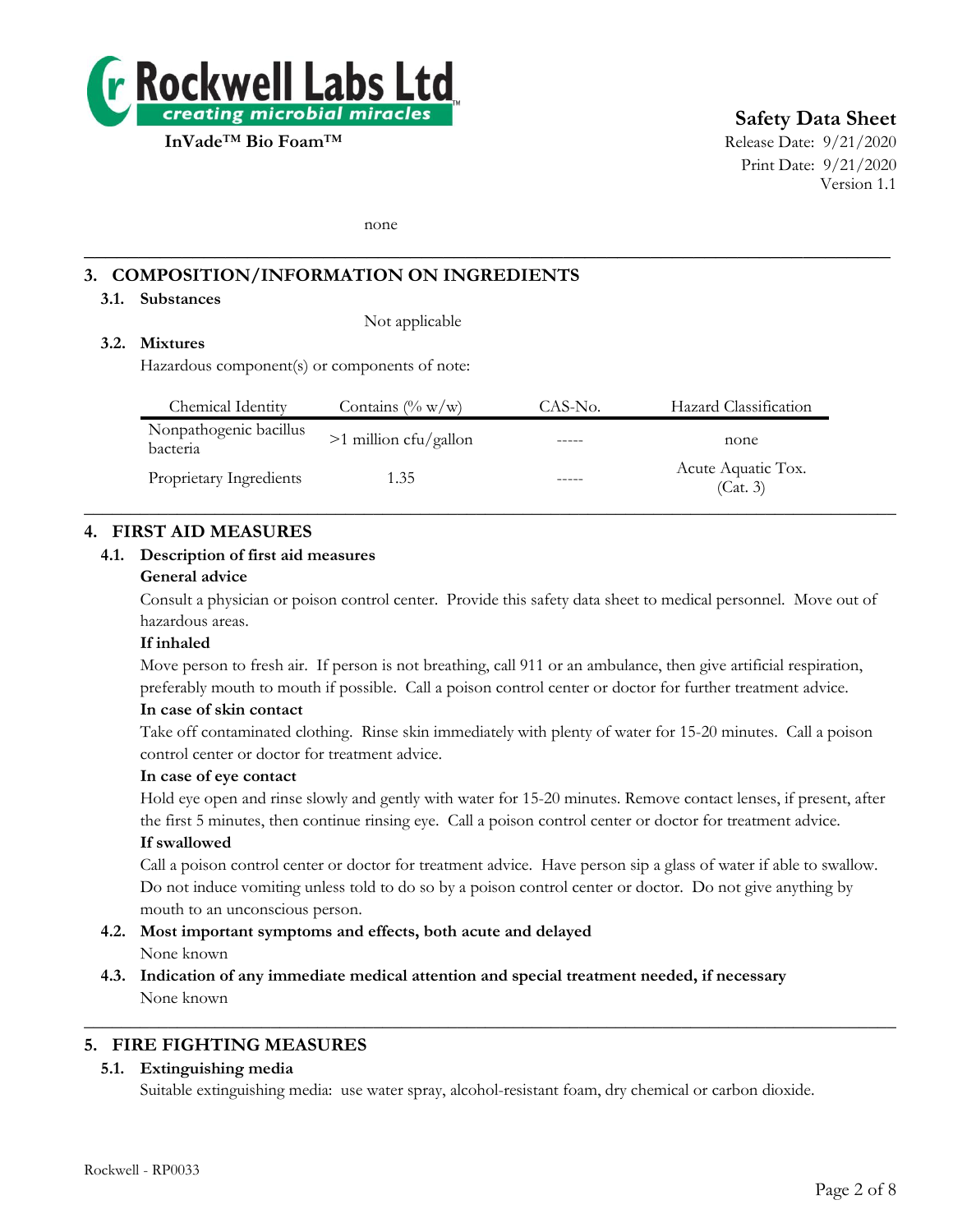

**Safety Data Sheet**

Print Date: 9/21/2020 Version 1.1

- **5.2. Specific hazards arising from the chemical** Oxides of carbon, nitrogen, and sulfur.
- **5.3. Special protective equipment and precautions for fire fighters** Wear self contained breathing apparatus for firefighting if deemed necessary. Additional information: none.
- **5.4. Further information** No data available

## **6. ACCIDENTAL RELEASE MEASURES**

**6.1. Personal precautions, protective equipment and emergency procedures** Avoid contact with spilled product and contaminated surfaces. Evacuate personnel to safe areas during emergencies. For safe handling instructions see section 7. For proper PPE see section 8.

 $\_$  , and the set of the set of the set of the set of the set of the set of the set of the set of the set of the set of the set of the set of the set of the set of the set of the set of the set of the set of the set of th

- **6.2. Environmental precautions** Prevent further leakage or spillage if safe to do so. Do not allow release to the environment.
- **6.3. Methods and materials for containment and cleaning up** Wipe up any spilled material and dispose of according to instructions in section 13. Wash contaminated surfaces with soap and water. If required, clean surface with bleach or quaternary ammonia disinfectant.

 $\_$  , and the set of the set of the set of the set of the set of the set of the set of the set of the set of the set of the set of the set of the set of the set of the set of the set of the set of the set of the set of th

## **7. HANDLING AND STORAGE**

- **7.1. Precautions for safe handling** Handle in accordance with good industrial hygiene practices. For additional precautions see section 2.2 **7.2. Conditions for safe storage, including any incompatibilities**
	- Store in a cool dry place. Store in original container. Do not store where children or animals may gain access.

 $\_$  , and the set of the set of the set of the set of the set of the set of the set of the set of the set of the set of the set of the set of the set of the set of the set of the set of the set of the set of the set of th

## **8. EXPOSURE CONTROLS/PERSONAL PROTECTION**

## **8.1. Control parameters**

Components with workplace parameters

|      |        | 11C     | $F \cap A$    | 0.010  |
|------|--------|---------|---------------|--------|
|      | w.     | aiuc    | $\sim$ $\sim$ | разіз  |
| none | ------ | $-----$ | ------        | ------ |

## **8.2. Appropriate engineering controls**

Ensure relevant engineering controls are employed to prevent exceeding threshold values for the listed control parameters in section 8.1.

## **8.3. Individual protection measures, such as personal protective equipment**

In normal use and handling conditions refer to the product label for required PPE. In all other cases the following recommendations would apply.

## **Eye/face protection**

Safety glasses or other similar eye protection conforming to ANSI Z87.1 standards recommended when handling product.

## **Skin protection**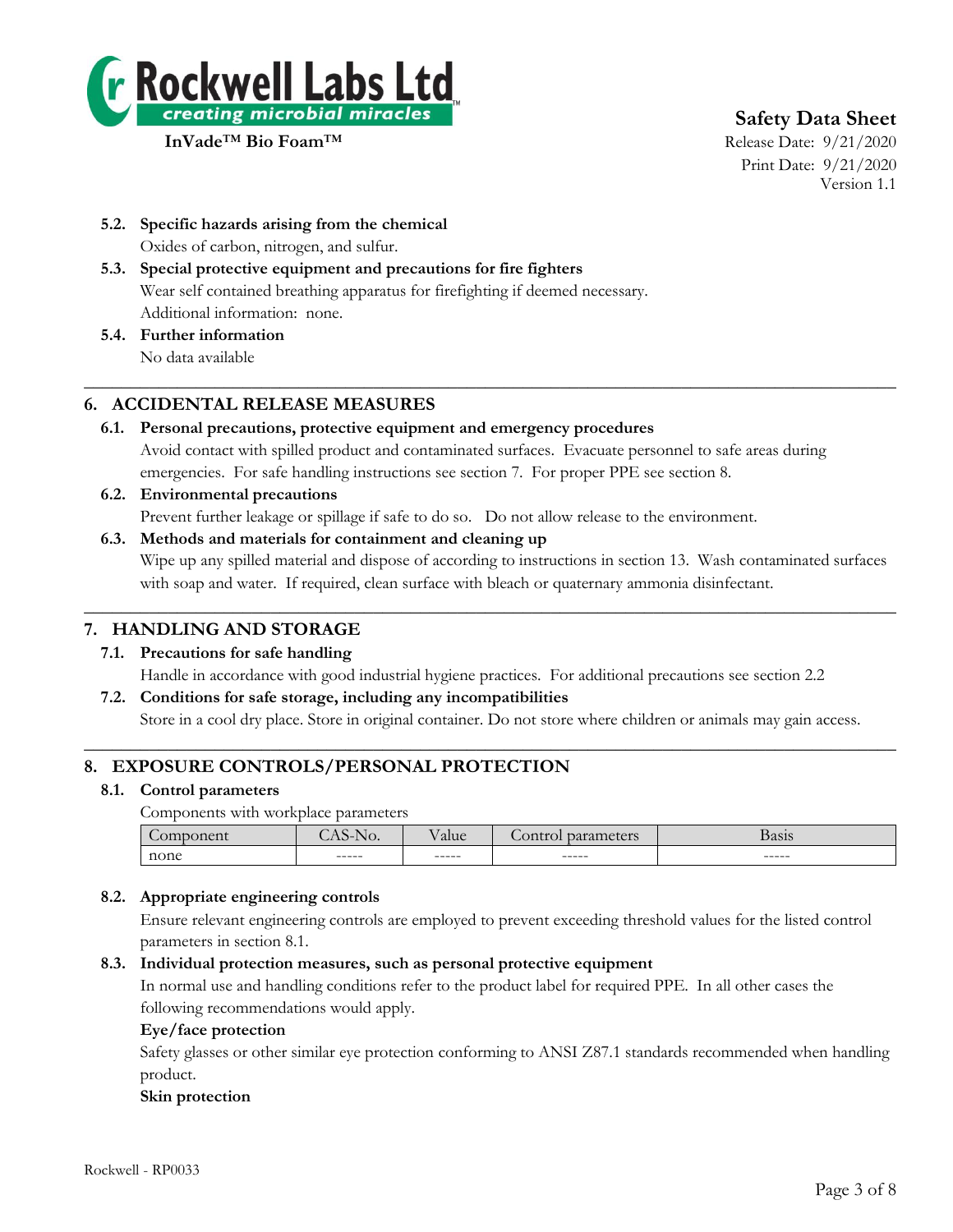

# **Safety Data Sheet**

Print Date: 9/21/2020 Version 1.1

Chemical resistant nitrile rubber or similarly compatible gloves recommended when handling product. Dispose of contaminated gloves after use in accordance with applicable local and state regulations. Wash exposed skin with soap and water immediately. Wash all contaminated clothing prior to reuse.

 $\_$  , and the set of the set of the set of the set of the set of the set of the set of the set of the set of the set of the set of the set of the set of the set of the set of the set of the set of the set of the set of th

**Respiratory protection**

Not required under normal use conditions.

**Thermal hazards**

None known

## **9. PHYSICAL AND CHEMICAL PROPERTIES**

## **9.1. Information on basic physical and chemical properties**

| Appearance;                                      | Orange liquid            |
|--------------------------------------------------|--------------------------|
| Odor;                                            | Citrus                   |
| Odor threshold;                                  | No data available        |
| pН;                                              | $6.0 - 6.5$ (25 °C)      |
| Melting point/freezing point;                    | No data available        |
| Initial boiling point and boiling<br>range;      | No data available        |
| Flash point;                                     | $> 200$ °F (93 °C)       |
| Evaporation rate;                                | No data available        |
| Flammability (solid, gas);                       | No data available        |
| Upper/lower flammability or<br>explosive limits; | No data available        |
| Vapor pressure;                                  | No data available        |
| Vapor density;                                   | No data available        |
| Relative density;                                | $0.98 \text{ g/ml}$      |
| Solubility;                                      | Soluble in water         |
| Partition coefficient: n-<br>octanol/water;      | No data available        |
| Auto-ignition temperature;                       | No data available        |
| Decomposition temperature;                       | No data available        |
| Kinematic Viscosity;                             | Similar to that of water |
| ional Information                                |                          |

## **9.2. Additional Information** No data available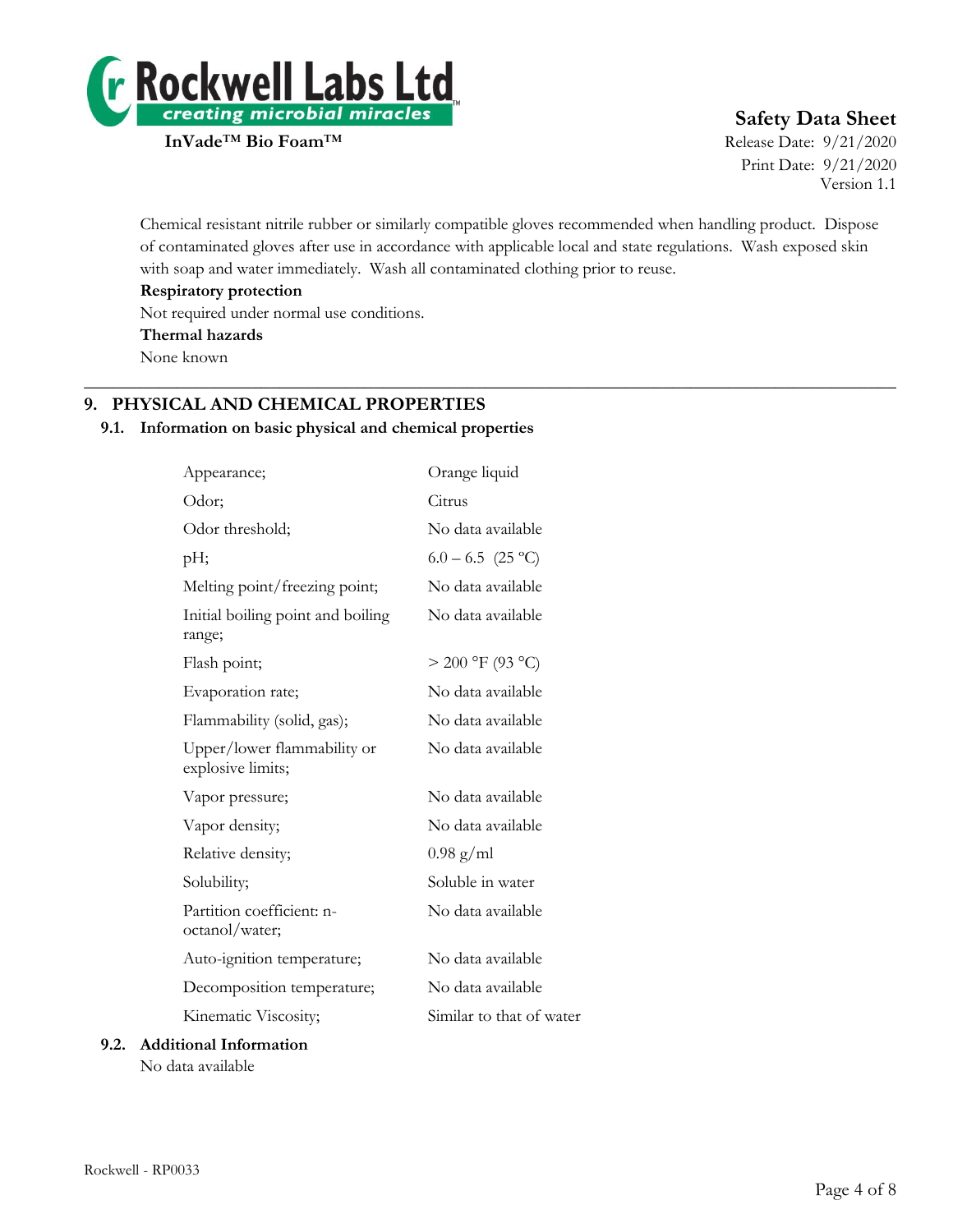

# **Safety Data Sheet**

Print Date: 9/21/2020 Version 1.1

## **10. STABILITY AND REACTIVITY**

## **10.1. Reactivity**

No data available

## **10.2. Chemical stability** Stable under recommended storage conditions.

## **10.3. Possibility of hazardous reactions** No data available

**10.4. Conditions to avoid**

Exposure to excessive heat.

## **10.5. Incompatible materials**

Strong oxidizing agents. Strong reducing agents. Disinfecting agents.

 $\_$  , and the set of the set of the set of the set of the set of the set of the set of the set of the set of the set of the set of the set of the set of the set of the set of the set of the set of the set of the set of th

 $\_$  , and the set of the set of the set of the set of the set of the set of the set of the set of the set of the set of the set of the set of the set of the set of the set of the set of the set of the set of the set of th

## **10.6. Hazardous decomposition products**

Other decomposition products – no data available

In the event of a fire: see section 5

## **11. TOXICOLOGICAL INFORMATION**

## **11.1. Information on toxicological effects**

## **Acute Toxicity**

LD50 Oral –  $\text{Rat}$  –  $>$  5000 mg/kg LD50 Dermal –  $\text{Rat}$  –  $>$  5000 mg/kg LD50 Inhalation – no data available **Skin corrosion/irritation** Not a skin irritant **Serious eye damage/irritation** Not an eye irritant **Respiratory or skin sensitization** Not a known sensitizer **Germ cell mutagenicity** Not a known mutagen **Carcinogenicity** IARC: No component of this product presents at levels greater than or equal to 0.1% is identified as probable, possible or confirmed human carcinogen by IARC. ACGIH: No component of this product presents at levels greater than or equal to 0.1% is identified as probable, possible or confirmed human carcinogen by ACGIH. NTP: No component of this product presents at levels greater than or equal to 0.1% is identified as probable, possible or confirmed human carcinogen by NTP. OSHA: No component of this product presents at levels greater than or equal to 0.1% is identified as probable, possible or confirmed human carcinogen by OSHA. **Reproductive toxicity**

#### Rockwell - RP0033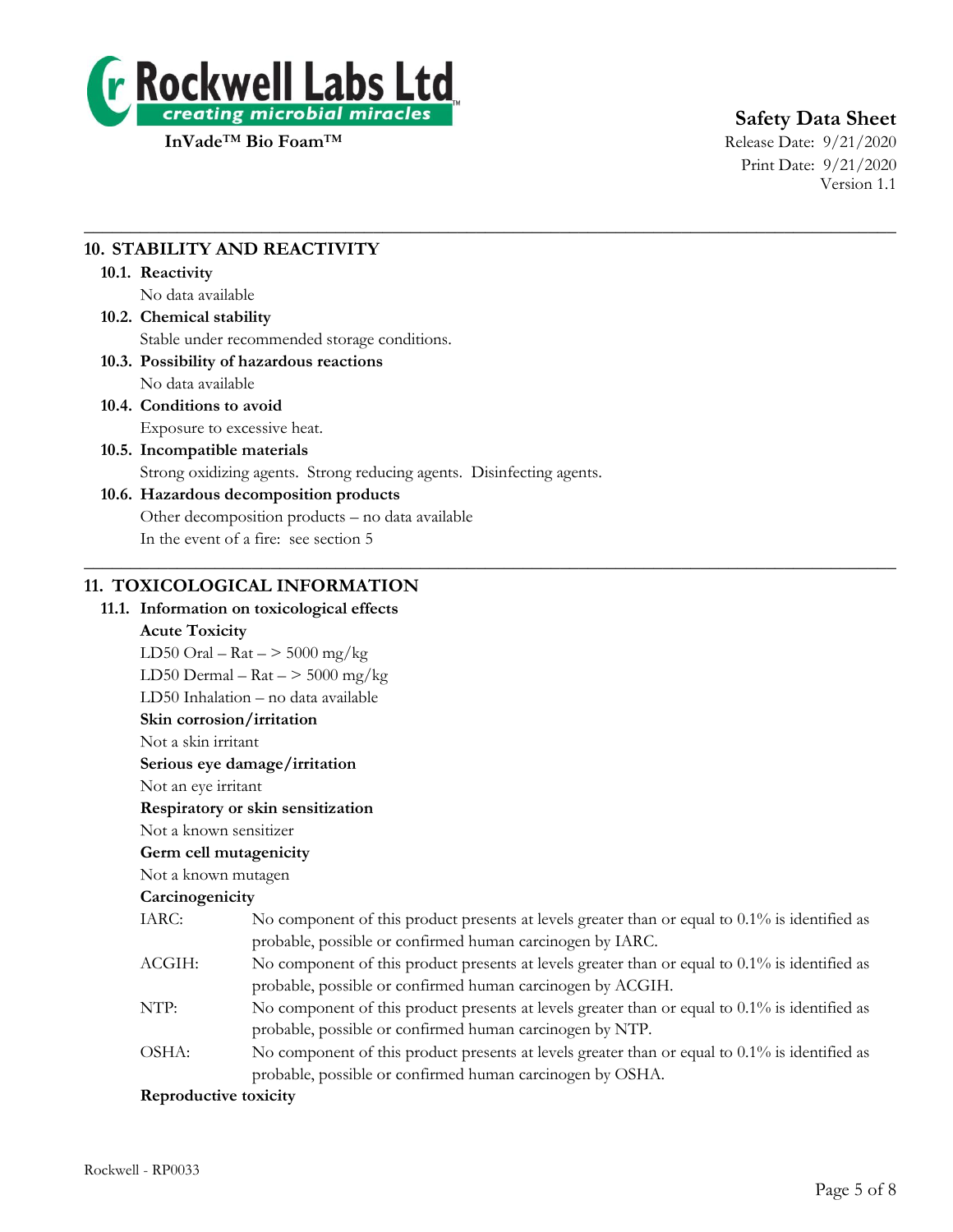

# **Safety Data Sheet**

Print Date: 9/21/2020 Version 1.1

Not a known reproductive toxicant **Specific target organ toxicity – single exposure** No data available **Specific target organ toxicity – repeated exposure** No data available **Aspiration hazard** No data available **11.2. Other information**

No data available

## **12. ECOLOGICAL INFORMATION**

#### **12.1. Toxicity**

| Toxicity to fish                    | no data available |
|-------------------------------------|-------------------|
| Toxicity to daphnia                 | no data available |
| and other aquatic                   |                   |
| invertebrates                       |                   |
| 12.2. Persistence and degradability |                   |
| No data available                   |                   |
| 12.3. Bioaccumulative potential     |                   |
| No data available                   |                   |
| 12.4. Mobility in soil              |                   |
| No data available                   |                   |
| 12.5. Other adverse effects         |                   |
| No data available                   |                   |
|                                     |                   |

## **13. DISPOSAL CONSIDERATIONS**

#### **13.1. Disposal Methods.**

The best disposal method is to use the entire quantity per label directions. If it is necessary to dispose of unused material then follow the label instructions and relevant local, state and federal waste disposal guidelines.

 $\_$  , and the set of the set of the set of the set of the set of the set of the set of the set of the set of the set of the set of the set of the set of the set of the set of the set of the set of the set of the set of th

Product Disposal:

Do not contaminate water, food or feed by storage or disposal.

#### Packaging Disposal:

If empty: Place in trash or offer for recycling if available. If partly filled: Call your local solid waste agency or 1- 800-CLEANUP which is managed as a public-private partnership.

 $\_$  , and the set of the set of the set of the set of the set of the set of the set of the set of the set of the set of the set of the set of the set of the set of the set of the set of the set of the set of the set of th

See section 8 for proper PPE and precautionary handling measures.

## **14. TRANSPORT INFORMATION**

# **DOT**

Not dangerous goods **IMDG**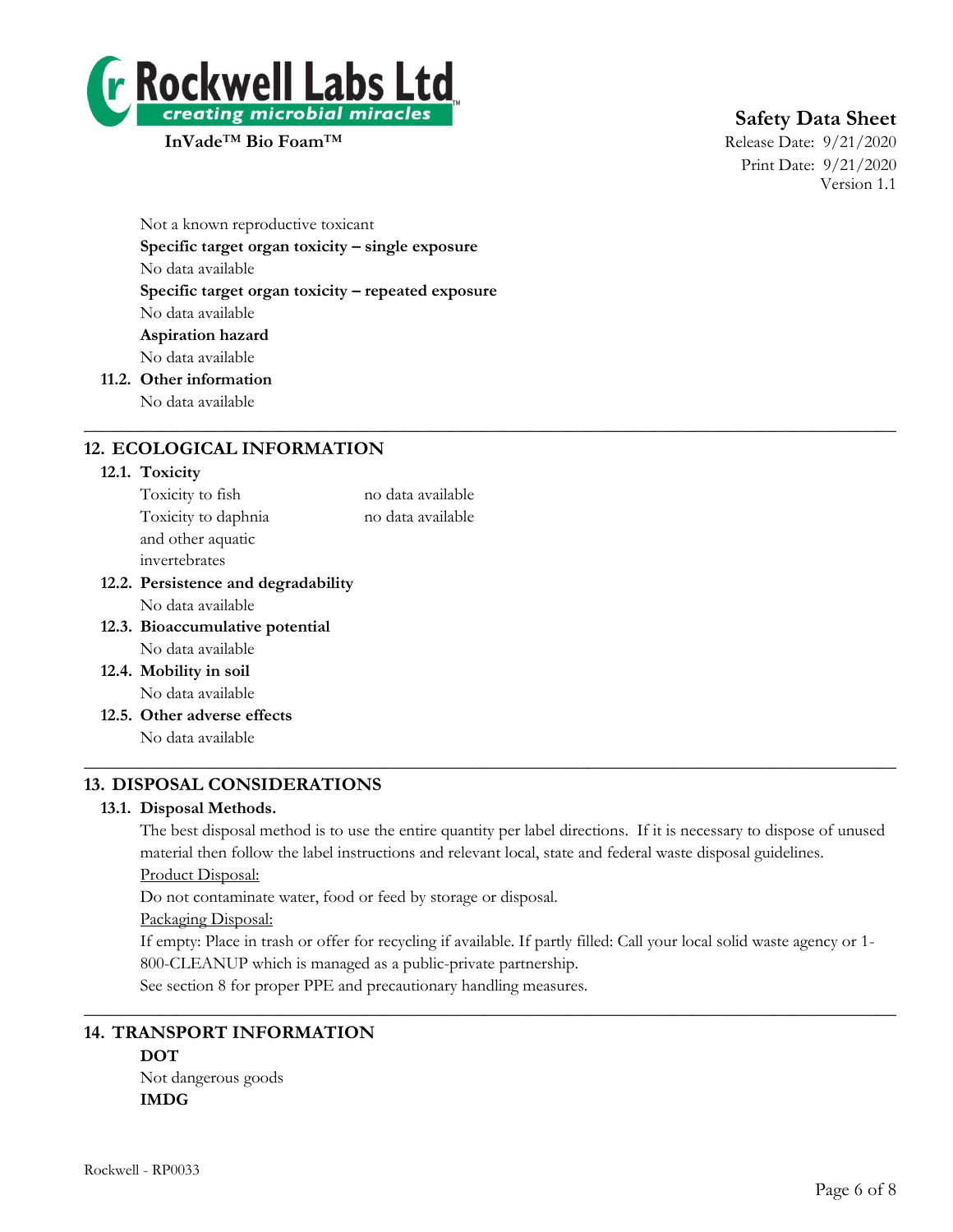

**Safety Data Sheet**

Print Date: 9/21/2020 Version 1.1

Not dangerous goods **IATA** Not dangerous goods

## **15. REGULATORY INFORMATION**

## **SARA 302 Components**

No chemicals in this material are subject to the reporting requirements of SARA Title III, Section 302.

\_\_\_\_\_\_\_\_\_\_\_\_\_\_\_\_\_\_\_\_\_\_\_\_\_\_\_\_\_\_\_\_\_\_\_\_\_\_\_\_\_\_\_\_\_\_\_\_\_\_\_\_\_\_\_\_\_\_\_\_\_\_\_\_\_\_\_\_\_\_\_\_\_\_\_\_\_\_\_\_\_\_\_\_\_\_\_\_\_\_\_\_\_\_

## **SARA 313 Components**

This material does not contain any chemical components with known CAS numbers that exceed the threshold (De Minimis) reporting levels established by SARA Title III, Section 313.

## **SARA 311/312 Hazards**

None

## **California Proposition 65 Components**

This product does not contain any chemicals known to the state of California to cause cancer, birth defects, or reproductive harm.

## **TSCA**

All components of this product are listed, exempted, or excluded from listing on the U.S. Toxic Substances Control Act chemical substance inventory.

 $\_$  , and the set of the set of the set of the set of the set of the set of the set of the set of the set of the set of the set of the set of the set of the set of the set of the set of the set of the set of the set of th

## **16. OTHER INFORMATION**

#### **Acronyms and abbreviations used**

| LD50         | Lethal Dose, 50%                                      |
|--------------|-------------------------------------------------------|
| <b>OECD</b>  | Organization for Economic Cooperation and Development |
| IARC         | International Agency for Research on Cancer           |
| <b>ACGIH</b> | American Conference of Industrial Hygienists          |
| NTP          | National Toxicology Program                           |
| <b>OSHA</b>  | Occupational Safety and Health Administration         |
| <b>DOT</b>   | Department of Transportation                          |
| <b>IMDG</b>  | <b>International Maritime Dangerous Goods</b>         |
| IATA         | International Air Transport Association               |
| SARA         | Superfund Amendments and Reauthorization Act          |
| TSCA         | Toxic Substances Control Act                          |
| CAS-No.      | Chemical Abstract Services - Number                   |
| <b>PPE</b>   | Personal Protective Equipment                         |
| <b>HMIS</b>  | Hazardous Materials Identification System             |
| <b>NFPA</b>  | National Fire Protection Association                  |
| <b>PPM</b>   | Parts Per Million                                     |
|              |                                                       |